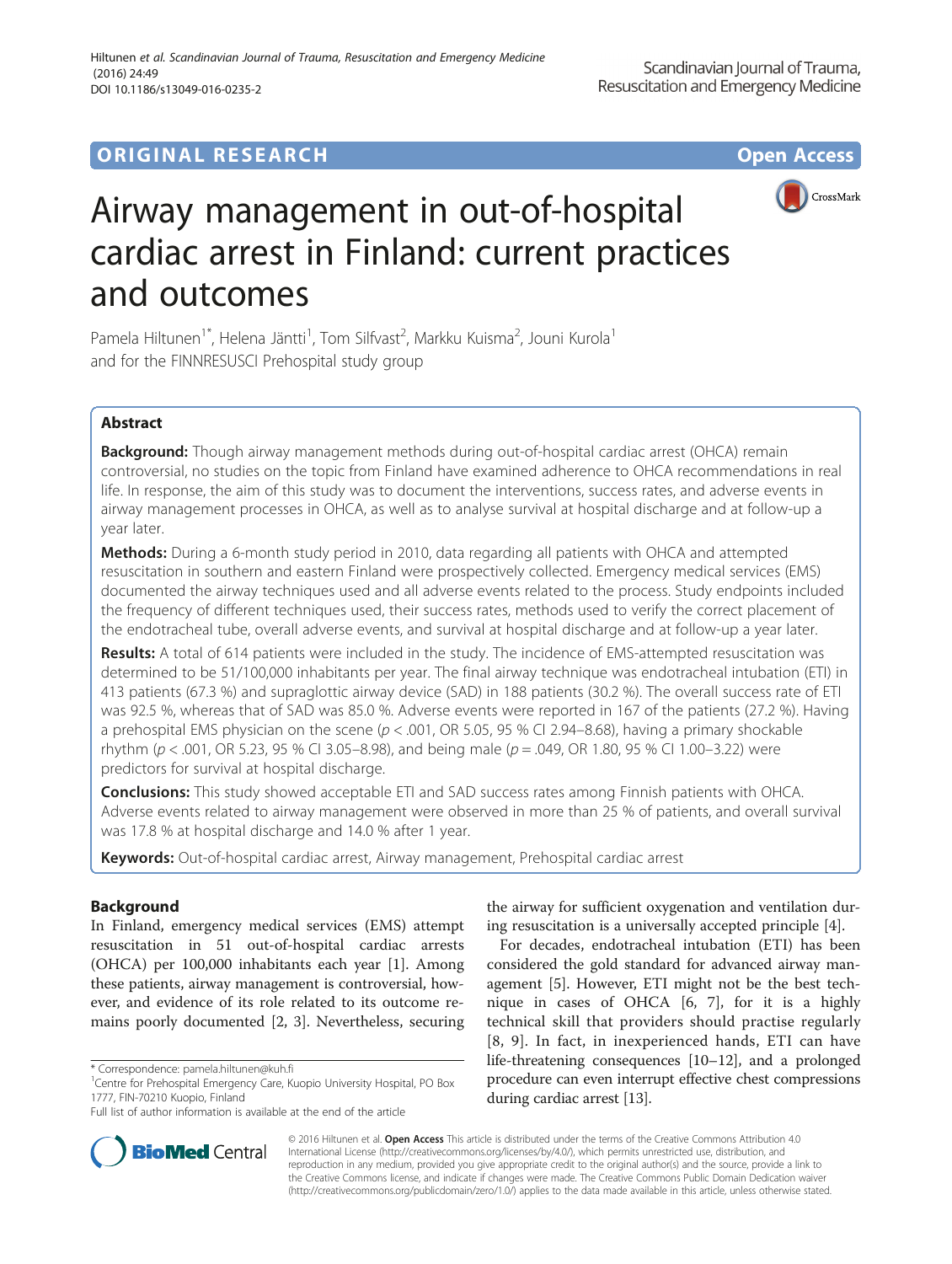For airway management in patients with OHCA, supraglottic airway devices (SAD) have increasingly gained popularity as first-choice devices [\[14](#page-7-0), [15](#page-7-0)]. Not only are they feasible for use [[16](#page-7-0), [17\]](#page-7-0), but their placement also seems relatively easy and can enable chest compressions with minimal interruptions during the procedure. Successful insertion rates of SAD have been high among EMS personnel [[18\]](#page-7-0), and as with ETI, SAD might be associated with potential adverse events related to insertion, insertion time, and ventilation management in OHCA [\[19](#page-7-0)]. Furthermore, the use of advanced airway devices has been shown to cause an increased no-flow ratio during cardiac arrest [[20](#page-7-0)].

In cases of OHCA, the optimal airway technique depends on the skills and experience of EMS personnel [[21\]](#page-7-0). Though guidelines for managing the airway in the prehospital environment have been published [[22\]](#page-7-0) and though both ETI and SADs are used for cardiac arrest patients in Finland, no studies on the topic have examined the adherence to those recommendations in actual practice. Information regarding which airway devices EMS personnel use during OHCA and the extent of subsequent adverse events thus remains unknown.

In response, the primary aim of this study was to characterise the choice of available interventions for OHCA, their success rates, the verification methods used to confirm the right place of endotracheal tubes, and adverse events in the airway management process. The secondary aim was then to study patients' survival at hospital discharge and after 1 year.

# Methods

#### Study design

This prospective observational cohort study was conducted with all OHCA patients in southern and eastern Finland from 1 March to 31 August 2010. The Institutional Review Board of Helsinki University Hospital approved the study protocol (80/13/03/02/09, ClinicalTrials.gov ID NCT01295424).

## Study area and population

With an area of  $337,000 \text{ km}^2$  and population density of only 17/km<sup>2</sup>, Finland is a sparsely populated country in the northeast corner of the European Union. The study area encompassed a population of 2,644,200, or 49.1 % of the country's total population, concentrated in southern Finland, where close to 600,000 people live in Helsinki, Finland's largest city and capital. The study area also included two university and six central hospitals (Fig. 1).

# Finnish EMS system

Organised among 20 hospital districts, the three-tiered Finnish EMS system involves basic and advanced life support units (BLS and ALS), five regional physician-



staffed emergency helicopter units that are always oncall, and an EMS physician-staffed ground unit in Helsinki (Fig. 1). All physicians, either specialists in anaesthesiology and intensive care or in the final stage of specialisation, are dispatched along with other EMS units to all high-risk trauma and non-trauma 112 calls. At the time of data collection, two physician-staffed helicopter units and the ground unit operated in the study area; helicopter units were dispatched to all OHCAs within 30 min, yet might be unavailable for each cardiac arrest due to weather restrictions and other tasks. The third tier—that of physicians—might not become involved in an OHCA task based on information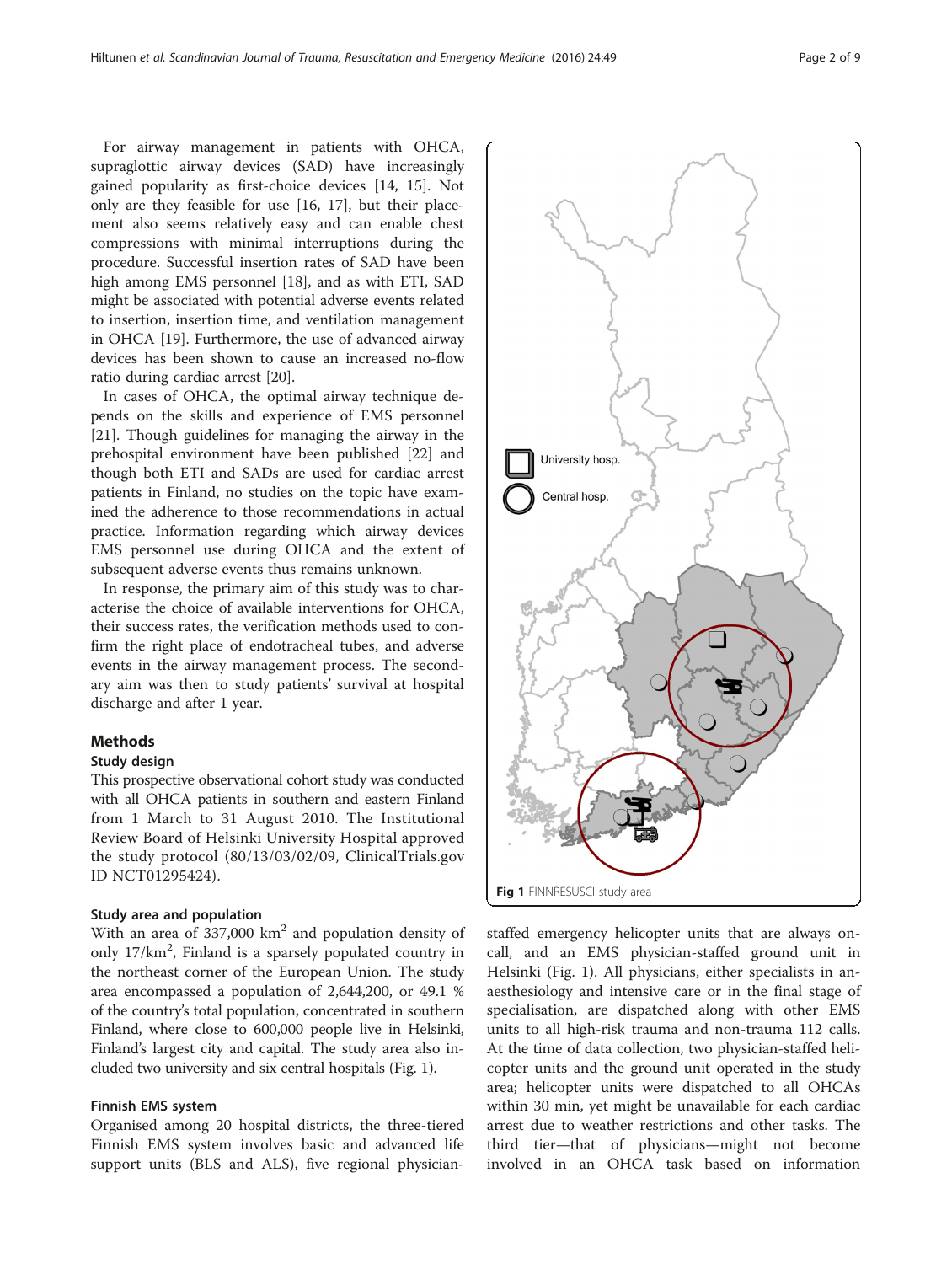communicated by the first or second tier at the patient's side. At times, not needing a physician is due to the fu-

collapse to EMS arrival, unsuccessful resuscitation efforts, and the presence of comorbidities. Each of the 20 hospital districts in Finland has an administrative EMS medical director. Although national recommendations for prehospital care in OHCA are available [[23](#page-7-0)–[25](#page-7-0)], their local implementation is dictated by these EMS directors and thus varies. The airway technique used in OHCA depends on the education and training of the EMS provider (Table 1), as well as on the orders issued by medical directors. For advanced EMS

tility of the situation, often due to extensive time from

from which to choose. In eight regional dispatch centres inside the study area, trained dispatchers answer emergency calls. If a patient is not awake or not breathing normally, then dispatchers process the call as a cardiac arrest. All dispatchers at these centres are trained to give telephone-guided cardiopulmonary resuscitation (CPR) instructions.

personnel, there could be multiple airway techniques

#### Data collection

This study constituted a part of the observational FINN-RESUSCI study [[1\]](#page-7-0). All cardiac arrest patients who underwent attempted resuscitation during a 6-month data collection period were included, regardless of age or the aetiology of the cardiac arrest. We considered resuscitation to have been attempted unless the EMS crew immediately discontinued basic CPR after its initial assessment, namely due to the futility of the situation. Further analyses were conducted on patients whose airways were managed with bag–valve–mask ventilation (BVM), SAD, or ETI. The EMS personnel documented the first airway device chosen, whether it was later replaced, and the education of the provider who ultimately managed the airway. Also reported were the highest-level EMS provider on the scene, adverse events while securing the airway, and the method of verifying the correct placement of the ET tube. During data collection, neither capnometry nor capnography was mandatory in all EMS units.

For ETI, traditional laryngoscopy was performed, and various supraglottic airway devices were used by EMS. Laryngeal tubes (VBM Medizintechnik®) were primarily used in the eastern part of the study area, whereas laryngeal masks or i-Gels® were more commonly used in the southern part. Due to the estimated small sample size of the study, all SADs were deemed supraglottic devices.

Adverse events associated with airway management were defined in the study protocol as more than two attempts, vomiting or regurgitation, or other. Events in the last category were reported as overall adverse events unrelated to airway technique selected, and multiple answers were allowed. Survival was reported in terms of which prehospital airway technique was ultimately used (e.g., ETI or SAD).

For the purposes of the study, a standardised case report form was distributed to all EMS providers. The forms were returned by fax or mail to a research nurse who entered the data into the electronic FINNRESUSCI database. Information regarding patients' status at the time of hospital discharge was provided by the National Institute for Health and Welfare, whereas data regarding survival status at 1 year were provided by the Finnish Population Information System. Pittsburgh Cerebral Performance Category (CPC) status at 6–12 months was reported for resuscitated patients admitted to the hospital and to the intensive care unit (ICU) by a neurologist. We were unable to follow-up on the neurological outcome of patients admitted to any non-ICU ward.

#### Data analysis

Data were analysed using the Statistical Package for the Social Sciences version 19.0 (SPSS Inc., Chicago, Illinois, USA) and are here presented either as medians with interquartile range (IQR) or as frequencies and percentages. The association between categorical variables was evaluated using cross tabulation and chi-square testing, and analysis of variance was used when variables were continuous. In all cases, a  $p$  value less than 0.05 was considered to be significant. We compared patients' demographic and cardiac arrest characteristics according to ultimate airway technique (e.g., ETI or SAD). Logistic

Table 1 Description of EMS in Finland and airway devices used for OHCA patients

| Tier        | Staff              | Background/education                                                                     | Airway technique in OHCA              |
|-------------|--------------------|------------------------------------------------------------------------------------------|---------------------------------------|
| First tier  | • First responders | • Formal training for SAD use, not necessarily with<br>healthcare educational background | • SAD in eastern part of Finland      |
|             | • Basic-FMT        | • Firefighter-EMT<br>· Practical nurse in prehosital emergency care                      | • SAD/ETI in southern part of Finland |
| Second tier | • Advanced level   | • Registered nurse (bachelor) in emergency care                                          | $\cdot$ ETI/SAD<br>$\cdot$ ETI/SAD    |
| Third tier  | • EMS physicians   | • >90 % anaesthesiologists or residents in anaesthesiology                               | $\cdot$ etil                          |

OHCA out-of-hospital cardiac arrest, SAD supraglottic airway device, ETI endotracheal intubation, EMS emergency medical service, EMT emergency medical technicians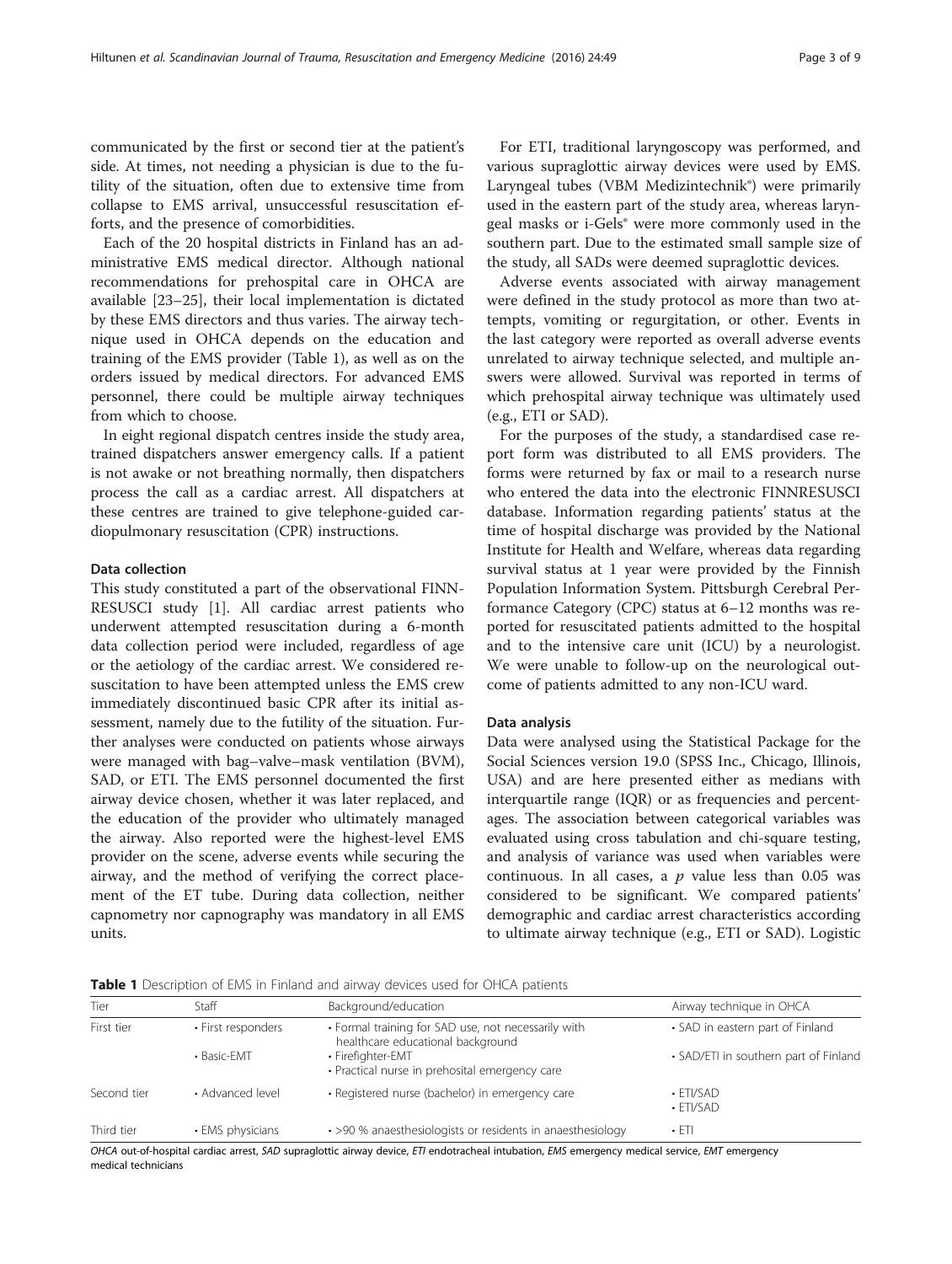regression was used to identify factors related to survival at hospital discharge and at 1-year follow-up; those factors included gender, initial primary rhythm, location of cardiac arrest (i.e., at home or in public), witnesses (i.e., bystanders or EMS), whether the even was witnessed by EMS, presumed cardiac aetiology, whether the dispatcher recognised OHCA, whether CPR was provided by any bystanders before EMS arrival, the highest level of the EMS provider on the scene, ETI or SAD as the ultimate airway technique, type of region, and presence of a prehospital EMS physician in OHCA patient management.

# Results

# Demographic data

During the 6-month study period, Finnish EMS crews attempted resuscitation in 671 OHCA patients, for an incidence of 51 attempted resuscitations per 100,000 inhabitants per year. Airway management data of 27 patients were missing, and 30 patients who were conscious and breathing upon EMS arrival did not need any airway intervention. In all, 614 patients were included in the final analysis (Fig. 2).

The median age of patients was 66 (IQR 56–78) years, and 435 of them were male (70.8 %). The cause of arrest

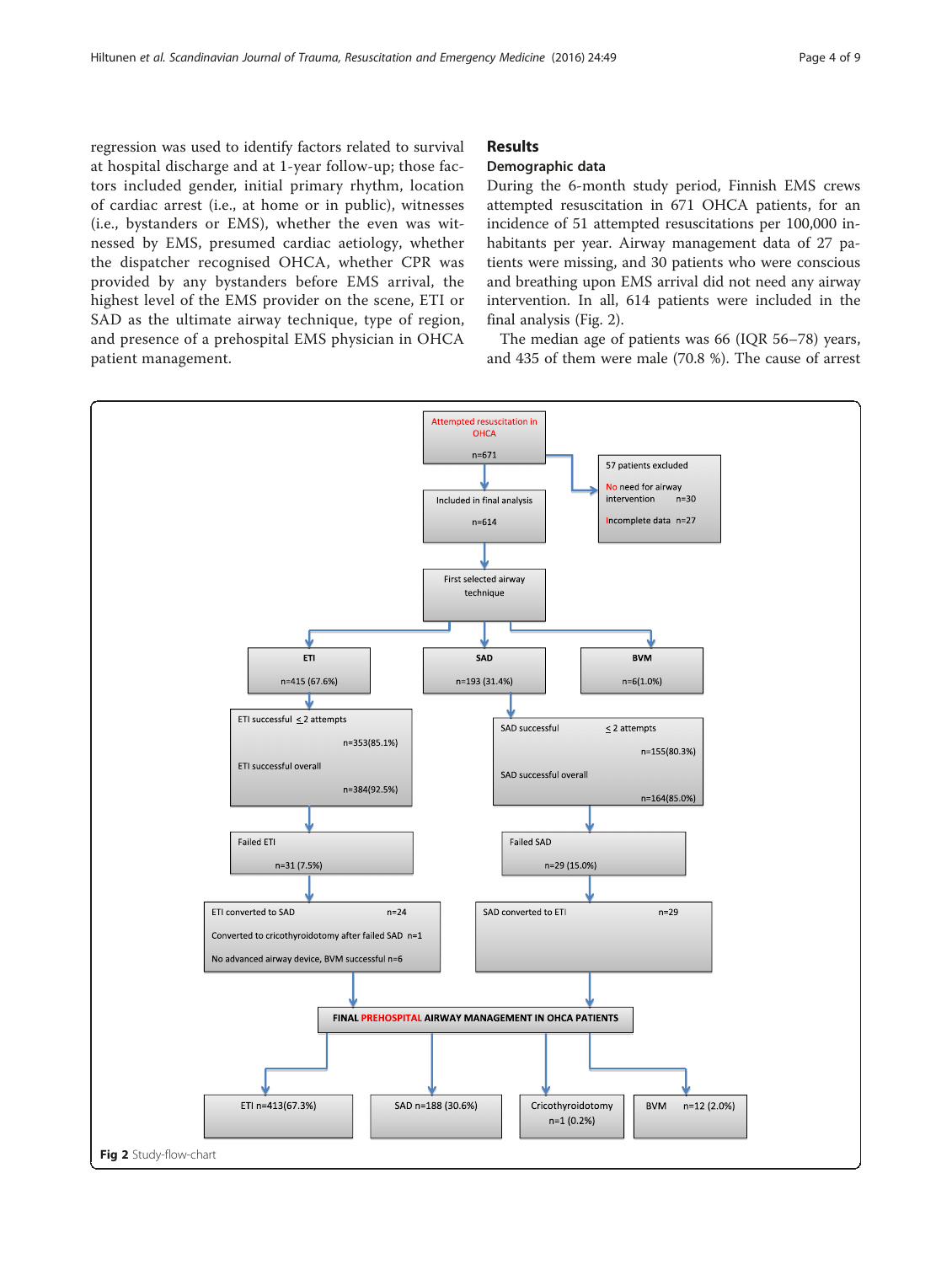was considered to be of cardiac origin in 324 patients (52.8 %), and the primary rhythm was shockable in 183 patients (29.8 %). OHCA was witnessed in 560 patients (91.2 %) and by EMS in 117 of them (19.1 %). In 126 patients (20.5 %), cardiac arrest was witnessed with primary shockable rhythm, though not by EMS, and was considered to be of cardiac origin. Excluding EMSwitnessed OHCAs, T-CPR instructions were provided for 152 patients (30.6 %), and 298 patients (48.5 %) received bystander CPR before EMS arrived. The characteristics of the study group appear in Table 2.

#### Airway technique

The first selected airway device was ETI in 67.6 % ( $n =$ 415) patients and SAD in 31.4 % patients  $(n = 193)$ . Six patients were treated with BVM without any attempt to secure the airway (1.0 %). The final prehospital airway technique was ETI in 67.3 % of patients  $(n = 413)$  and SAD in 30.2 % ( $n = 188$ ). One patient had a successful cricothyrotomy after failed ETI and SAD attempts, whereas in another six patients, attempts to secure the airway failed, though BVM was succeeding in supporting oxygenation and ventilation.

Most patients ( $n = 554$ , 90.2 %) were treated with the initially selected airway technique only (ETI, SAD, or BVM). In 59 patients (9.6 %), two airway techniques were needed, and one patient required all three (0.2 %). Of the 614 patients, 602 (98.0 %) underwent the successful insertion of an advanced airway device, either ETI or SAD.

#### Airway success rate with first selected airway device

The overall success rate of ETI was 384/415 (92.5 %) and of SAD164/193 (85.0 %), with no more than two ETI placements in 353 of all ETI patients (85.1 %) and in 155 of SAD patients (80.3 %). In patients who ultimately received ETI, the provider was of BLS level for 82 patients (19.9 %), of ALS level for 264 patients (62.4 %), and a prehospital EMS physician for 67 patients (16.2 %). In the SAD group, the corresponding figures were 129 patients (68.7 %), 57 patients (30.3 %), and two patients (1.1 %).

# Reported adverse events

EMS crews confronted adverse events while securing the airway in 167 patients (27.2 %). More than two attempts were necessary in 50 patients (8.1 %), and 44 patients regurgitated (7.2 %); in either case, the event was registered regardless of whether it happened before or after the EMS crew arrived. In 29 patients (4.7 %), EMS crews reported difficult anatomy or impaired vision as the reason for difficult airway management. Other reasons were reported in 90 patients (14.7 %), most of whom had blood or another secretion in the upper airway. EMS physicians successfully intubated eight patients after failed attempts by paramedics.

Methods of verifying the correct placement of the ET tube—multiple answers were allowed—were capnometry or capnography ( $n = 315, 76.3$  %), auscultation and observing chest movements ( $n = 281, 68.0$  %), and placing the tube under visual control ( $n = 356$ , 86.2 %). Four ETI patients had no record of how tube placement was verified.

# Prehospital EMS physicians on the scene

A prehospital EMS physician was involved in the patient management of 249 patients (40.6 %), 220 (53.3 %) of

Table 2 Characteristics of OHCA patients and final advanced airway technique<sup>a</sup>

| <b>Exercise Conditional Constitution</b> of the <i>Contents and middle developed</i> any recommended |                 |               |               |            |  |  |
|------------------------------------------------------------------------------------------------------|-----------------|---------------|---------------|------------|--|--|
| Characteristics                                                                                      | Total $n = 614$ | SAD $n = 188$ | ETI $n = 413$ | $P$ -value |  |  |
| Age, median (IQR)                                                                                    | $66(56 - 78)$   | $68(57 - 78)$ | $65(55 - 77)$ | 0.135      |  |  |
| Sex, n (%) of males                                                                                  | 436(71.0)       | 137(72.9)     | 289(70.0)     | 0.469      |  |  |
| Witnessed, n (%)                                                                                     | 560(91.2)       | 190(90.4)     | 378(91.5)     | 0.659      |  |  |
| EMS-witnessed, n (%)                                                                                 | 119(19.1)       | 31(16.5)      | 82(19.9)      | 0.328      |  |  |
| CPR before EMS arrival, n (%)                                                                        | 298(48.5)       | 95(50.5)      | 199(48.2)     | 0.593      |  |  |
| Highest EMS provider level on scene, n (%)                                                           |                 |               |               | < 0.001    |  |  |
| Basic level paramedic                                                                                | 119(19.4)       | 85(45.2)      | 31(7.5)       |            |  |  |
| Advanced level paramedic                                                                             | 246(40.1)       | 78(41.5)      | 162(39.2)     |            |  |  |
|                                                                                                      | 249(40.6)       | 25(13.3)      | 220(53.3)     |            |  |  |
| Prehospital physician                                                                                |                 |               |               |            |  |  |
| Shockable initial rhythm <sup>b</sup> , n (%)                                                        | 183(29.8)       | 44(23.4)      | 136(32.9)     | 0.035      |  |  |
|                                                                                                      |                 |               |               |            |  |  |

SAD supraglottic airway device

ETI endotracheal intubation

EMS emergency medical service

CPR cardiopulmonary resuscitation

P-values from chi-square test except age that was counted with one-way-ANOVA

<sup>a</sup> BVM (*n* = 12) and cricothyroidotomy (*n* = 1) listed only in "total"<br><sup>b</sup> in two patients, the initial rhythm was not monitored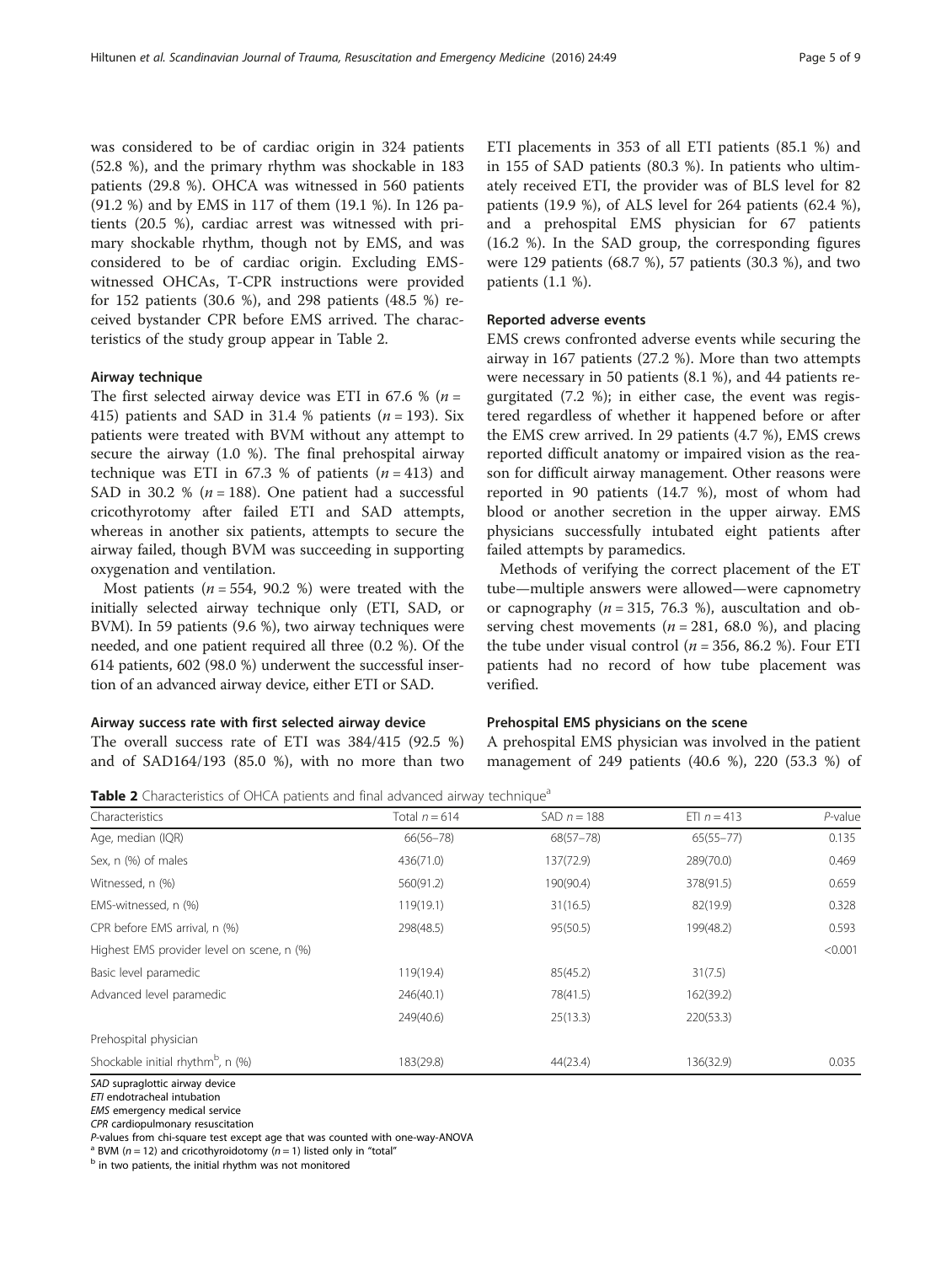whom were ETI patients and 25 of whom (13.3 %) were SAD patients. No airway intervention was performed for four of these patients.

## Patient outcome

Of 614 patients, 213 survived event (34.7 %). Of survivors, 109 (17.8 %) survived to hospital discharge, whereas 86 (14.0 %) were alive at the 1-year follow-up. CPC at 6–12 months was available for 71 patients (65.1 %), 46 of whom had CPC 1 or 2 (42.2 % of all patients discharged). In multivariate analysis, initial shockable rhythm ( $p < .001$ , OR 6.96, 95 % CI 3.61–13.44) and prehospital EMS physician presence on the scene when treating the OHCA patient ( $p = .013$ , OR 2.57, CI 1.22– 5.43) were related to survival at 1 year. The same factors were related to survival at hospital discharge: primary shockable rhythm  $(p < .001, \text{ OR } 5.23, 95 \% \text{ CI } 3.05-$ 8.98), prehospital EMS physician presence ( $p < .001$ , OR 5.05, 95 % CI 2.94–8.68.), and maleness ( $p = .049$ , OR 1.80, 95 % 1.00–3.22).

# **Discussion**

Among the chief findings of this study, the first is that EMS personnel in Finland most often treat airways in OHCAs with ETI (67.3 %) and at an acceptable overall success rate (92.5 %), as 85.1 % were successful with two or fewer attempts. Second, SAD was used as the final airway device in 30.6 % of the patients; 85.0 % of those SADs were successfully placed. Third, adverse events related to airway management were observed in approximately a quarter of all OHCA patients. Lastly, patients who survived to hospital discharge and at 1 year more likely suffered an OHCA with initial shockable rhythm and had a prehospital EMS physician on the scene during their treatment.

In agreement with a retrospective OHCA study from the United States [[26](#page-7-0)], which showed that ETI was the technique most commonly used (52.6 %), we found that ETI was the most frequently used device in OHCAs in Finland. At the same time, studies from Japan have demonstrated that only a minority of OHCA patients there have been intubated [\[2, 3\]](#page-7-0). It thus seems that there are variations in national practices and guidelines regarding the use of different airway devices. Our study supports current hospital district recommendations, according to which all EMS providers should be trained to use some airway device in responding to OHCA and ETI should be performed primarily by ALS or prehospital EMS physicians.

In a study by Wang et al. [\[27\]](#page-7-0), overall ETI success rates were 77.0 %, compared to a rate of 92.5 % in this study. However, their data also included non-arrest medical and trauma patients, most of whom (78.0 %) were still OHCA patients. Meanwhile, Diggs [[28\]](#page-7-0) reported an overall ETI success rate in cardiac arrest patients of 85.5 %. Yet, even if success rates are acceptable, EMS personnel are nevertheless liable to encounter significant challenges [[29\]](#page-7-0).

We found that placing the ETI seemed to be effective and lead to desirable results with acceptable rates; however, a previous survey conducted in Finland reported low frequencies of advanced airway procedures, including tracheal intubation, by non-physicians [[30](#page-7-0)]. Nordic guidelines recommend that prehospital ETI should be performed in non-arrest patients only by anaesthesiologists skilled in drug-assisted ETI and that experienced ALS-trained EMS personnel may attempt the procedure during cardiac arrest, yet avoid repeated attempts [\[22](#page-7-0)]. In the present study, ETI was most often performed by ALS (62.4 %) and succeeded in 85.1 % of patients in two or fewer attempts.

Of the 614 OHCA patients in this study, 30.6 % had an SAD as the ultimate airway technique. In recent years, alternative airway techniques have been increasingly used as part of a primary approach for managing airways in OHCA, especially when EMS personnel are at the BLS level [[31\]](#page-7-0). Despite these devices' popularity, reports have shown that adverse events related to SAD use in OHCA are possible. For instance, a Norwegian study [[19\]](#page-7-0) reported high overall laryngeal tube insertion rates in OHCA (85.3 %) performed by non-physicians, yet also a great deal of insertion-related problems (52.7 %). At the same time, Länkimäki et al. [\[32](#page-7-0)] reported that first responders with only brief training achieved 71.9 % laryngeal tube success rates in OHCA on the first attempt, with difficulties in 14.1 % of the cases.

In this study, the overall success rate for SAD placement was 85.0 %, most of which were placed by EMS providers at the BLS level (68.7 %). This finding may suggest a need for additional training in airway management skills for BLS-level providers. Nevertheless, we believe that SAD is an effective for BLS-level providers, who would otherwise know only the BVM method, which is often a challenging manoeuvre to perform [[17\]](#page-7-0).

Most patients in our study needed only one airway technique (ETI or SAD, 89.3 %), and only one cricothyrotomy was necessary after failed ETI and SAD attempts. In more than a quarter (27.2 %) of OHCA patients, adverse events occurred while securing the airway—most frequently, the need for two attempts (8.1 %). This rate could be acceptable, though multiple intubation attempts have been associated with adverse events in emergency situations [\[10, 33\]](#page-7-0).

High rates of unrecognised ETI have been reported among paramedics [[34](#page-7-0)], though the problem is probably more frequent than assumed, especially when capnometry is not used, and leads to a higher mortality rate [\[35](#page-7-0)]. CPR guidelines consider end-tidal  $CO<sub>2</sub>$  monitoring to be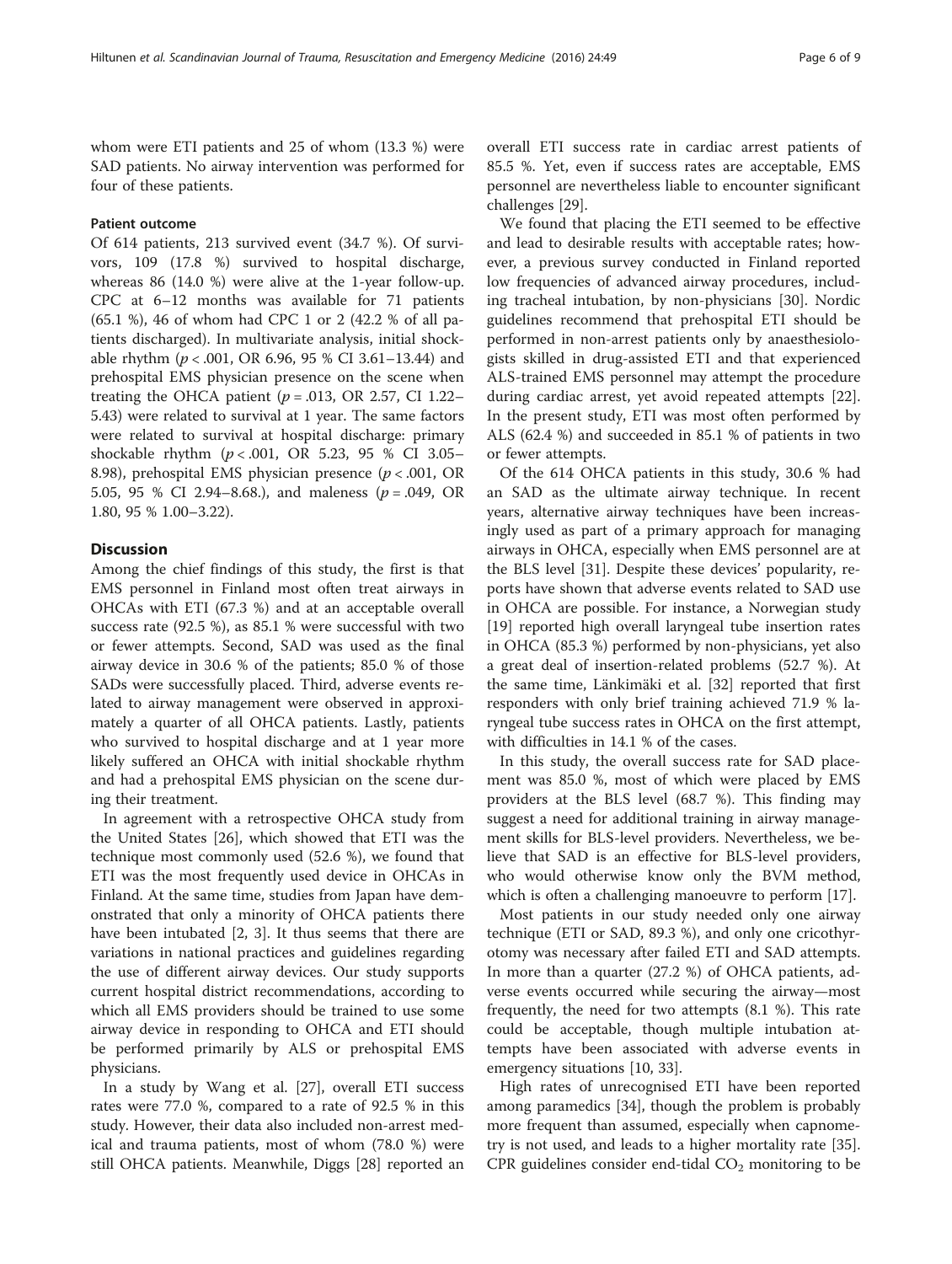a compulsory method after ETI placement [\[22, 36\]](#page-7-0) in order to prevent catastrophic events from occurring. We found that correct ETI placement was verified by capnometry in 76.3 % of intubated patients, though we did not record whether the absence of it stemmed from a lack of equipment or a lack of use. At the time of our study, Finnish guidelines advised using capnometry after placing an ETI [[23\]](#page-7-0). For SADs and especially for BLS-level personnel using supraglottic airway devices, guidelines and practices varied among hospital districts, and it was possible that capnometry and capnography did not exist in the supplies of each EMS unit. Currently, it is capnography that is considered mandatory in EMS units and should be used when securing an airway either with an SAD or by ETI [\[25](#page-7-0)].

Overall survival from OHCA regardless of aetiology was 17.8 % at hospital discharge and, after 1 year, 14.0 %. These survival rates are consistent with those of previous reports [[37](#page-7-0)]. Regression analysis showed that initial shockable rhythm and the presence of a prehospital EMS physician were factors related to survival at hospital discharge and at 1 year; however, we found a rather modest rate of prehospital EMS physician presence in some phases of care of OHCA patients (40.7 %). Physician-staffed units are routinely dispatched in primary response in cases of cardiac arrest, yet due to long distances, weather restrictions, and the limited number of these units, they cannot respond all OHCA calls.

Limited evidence suggests that the presence of a physician improves outcomes in patients with OHCAs [\[38](#page-8-0)]. However, to date, no randomised controlled studies on the topic exist or have been conducted on improved outcomes with any elements of advanced cardiac life support. For example, a recent study from Norway showed no difference in outcome between physicianand paramedic-staffed ambulances [\[39](#page-8-0)].

Regression analysis showed no relationship between the airway technique used and survival. A recent metaanalysis suggested that non-traumatic OHCA patients whose airways were treated with ETI had better outcomes than those treated with SADs [[40](#page-8-0)]. Patient survival might not be an appropriate indicator for comparing different airway techniques used during cardiac arrest, however, since the outcome could be influenced by many factors [\[41](#page-8-0)].

# Limitations

This study poses some limitations. For one, data collection was challenging, since this study was an observational cohort study of cardiac arrest patients in the prehospital environment. We did not specify whether adverse events in airway device placement were related to ETI or SAD or whether placement succeeded on the first attempt. We recorded the final airway placement provider not as a person but as the person's having BLS-, ALS-, or physician-level expertise, which prevented us from reporting whether the provider changed during the airway placement procedure. We also did not specify the type of SAD used, though some SAD devices can be more feasible than others. However, due to the low number of data, we decided not the split the study group by SAD, which could have added bias. Moreover, since multiple attempts should be avoided [[22](#page-7-0)] and a maximum of two attempts is acceptable for airway device placement, we decided to report the result of two attempts in the study group.

Despite those limitations, our study offers a valid description of the prehospital airway management process in Finnish OHCA patients in a real-life setting.

# Conclusions

This study showed that ETI was the most frequently used airway technique in OHCA in Finland and exhibited an acceptable rate of success, which suggests that it is a feasible method for experienced EMS personnel for OHCA patients. SAD success rates were less than those for ETI. Since BLS-level providers mostly used SADs, that result suggests a need to improve their skills with training. EMS personnel encountered adverse events in airway management in every fourth patient. The study suggested that primary shockable rhythm and a prehospital EMS physician's involvement in OHCA patient care improves survival rates, though the latter finding should be interpreted with caution.

#### Competing interests

The authors declare that they have no competing interests.

#### Authors' contributions

The study protocol was discussed, written and edited by all authors. All participated collecting the data. PH analysed the data with JK. The manuscript was drafted by PH and all authors contributed to the editing and accepted the final version of the article.

#### Acknowledgements

The authors would like to thank all the paramedics, nurses and doctors for their efforts on this study. For the FINNRESUSCI Prehospital Study Group (to be searchable through their individual PubMed records): James Boyd, EMS, Department of Emergency Care, Helsinki University Hospital, Helsinki, Finland. Tero Varpula, Department of Intensive Care, Helsinki University Hospital, Helsinki, Finland. Tuomas Oksanen, Department of Intensive Care, Helsinki University Hospital, Helsinki, Finland. Teuvo Määttä, EMS, Department of Emergency Care, Helsinki University Hospital, Helsinki, Finland. Mikko Lintu, Department of Emergency Care, Central Finland Central Hospital Jyvaskyla, Finland. Susanna Wilen, Emergency Department, North Carelia Central Hospital, Joensuu, Finland. Kari Pullinen, Department of Anaesthesia, Savonlinna Central Hospital, Savonlinna, Finland. Heikki Laine, Department of Anaesthesia and Intensive Care, Mikkeli Central Hospital, Mikkeli, Finland. Hetti Kirves, Hyvinkää, EMS, Helsinki and Uusimaa District, Hyvinkää, Finland. Jarmo Lehtonen, Turku University Hospital, Turku, Finland. Petri Loikas, Kymenlaakso Social and Health Services, Kotka, Finland. Tom Löfstedt, Länsi-Uusimaa, EMS, Helsinki and Uusimaa Hospital District, Raasepori, Finland. Ulla Martin, MD; Porvoo hospital, Helsinki and Uusimaa Hospital District, Porvoo, Finland. Heimo Niemelä, South Karelia District of Social and Health Services, Lappeenranta, Finland. Arto Tennilä, Malmi Hospital, Department of Health and Social Services, Helsinki City, Finland. Juha Valli, Hyvinkää Hospital, Helsinki and Uusimaa Hospital District, Hyvinkää, Finland.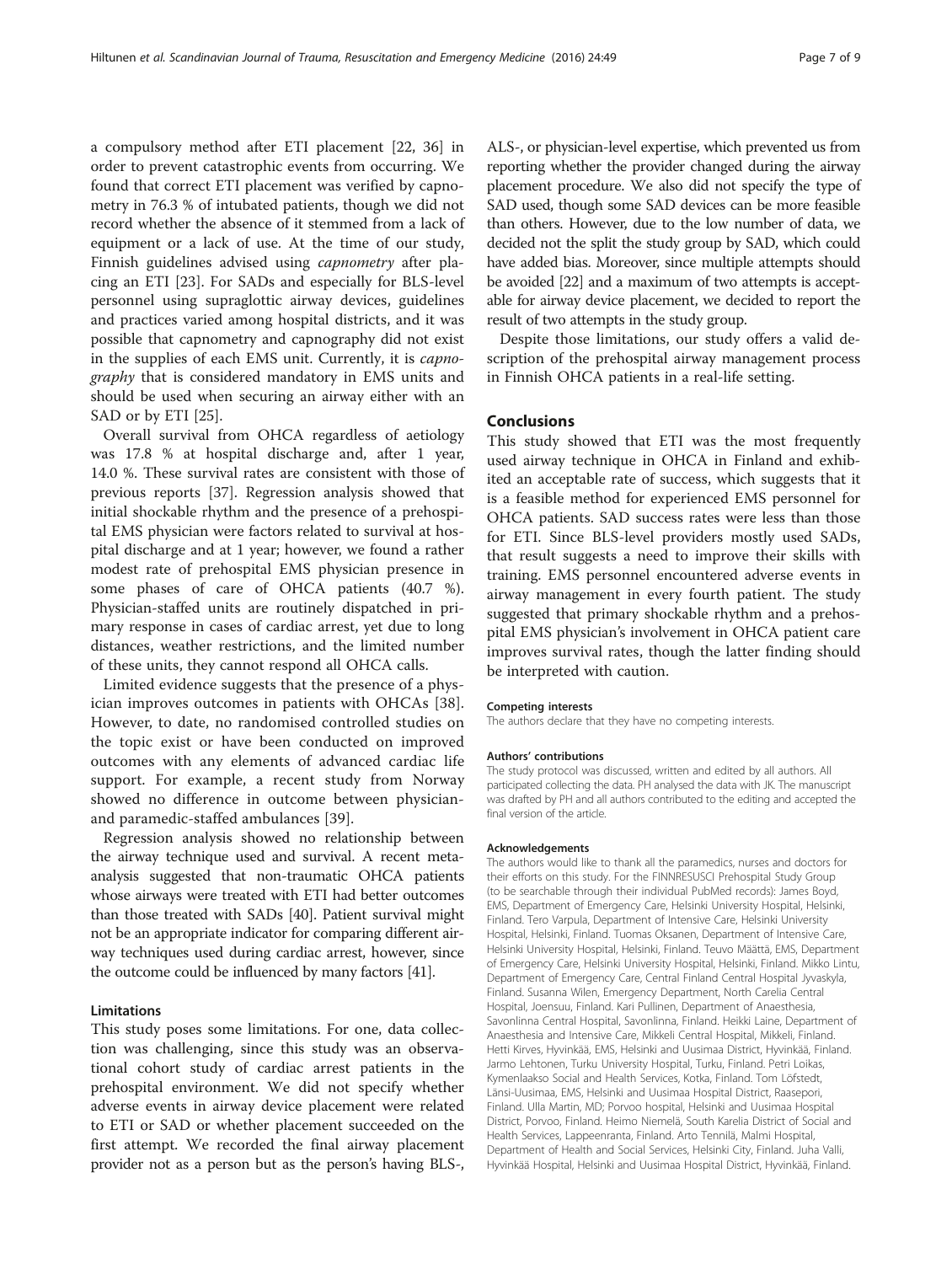#### <span id="page-7-0"></span>Financial

This study was supported by the EVO funds of Kuopio University Hospital, by Foundation of Emergency Medicine, by Finska Läkaresällskapet Foundation and by the Päivikki and Sakari Sohlberg Foundation. The study financers had no involvement in the study design, in the collection, analysis and interpretation of data, in the writing of the manuscript or in the decision to submit the manuscript for publication.

#### Author details

<sup>1</sup> Centre for Prehospital Emergency Care, Kuopio University Hospital, PO Box 1777, FIN-70210 Kuopio, Finland. <sup>2</sup>EMS, Department of Emergency Care, Helsinki University Hospital, Stenbäckinkatu 9, 000209 HUS Helsinki, Finland.

#### Received: 13 October 2015 Accepted: 4 April 2016 Published online: 12 April 2016

#### References

- 1. Hiltunen P, Kuisma M, Silfvast T, Rutanen J, Vaahersalo J, Kurola J, Finnresusci Prehospital Study Group. Regional variation and outcome of out-of-hospital cardiac arrest (ohca) in Finland - the Finnresusci study. Scand J Trauma Resusc Emerg Med. 2012;20:80.
- 2. Kajino K, Iwami T, Kitamura T, Daya M, Ong ME, Nishiuchi T, Hayashi Y, Sakai T, Shimazu T, Hiraide A, Kishi M, Yamayoshi S. Comparison of supraglottic airway versus endotracheal intubation for the pre-hospital treatment of out-of-hospital cardiac arrest. Crit Care. 2011;15(5):R236.
- 3. Tanabe S, Ogawa T, Akahane M, Koike S, Horiguchi H, Yasunaga H, Mizoguchi T, Hatanaka T, Yokota H, Imamura T. Comparison of neurological outcome between tracheal intubation and supraglottic airway device insertion of out-of-hospital cardiac arrest patients: a nationwide, population-based, observational study. J Emerg Med. 2013;44(2):389–97.
- 4. Nolan JP, Soar J, Zideman DA, Biarent D, Bossaert LL, Deakin C, Koster RW, Wyllie J, Bottiger B, ERC Guidelines Writing Group. European Resuscitation Council Guidelines for Resuscitation 2010 Section 1. Executive summary. Resuscitation. 2010;81(10):1219–76.
- 5. Deakin CD, Nolan JP, Soar J, Sunde K, Koster RW, Smith GB, Perkins GD. European resuscitation council guidelines for resuscitation 2010 section 4. adult advanced life support. Resuscitation. 2010;81(10):1305–52.
- Lyon RM, Ferris JD, Young DM, McKeown DW, Oglesby AJ, Robertson C. Field intubation of cardiac arrest patients: a dying art? Emerg Med J. 2010;27(4):321–3.
- 7. Hanif MA, Kaji AH, Niemann JT. Advanced airway management does not improve outcome of out-of-hospital cardiac arrest. Acad Emerg Med. 2010;17(9):926–31.
- 8. Nolan JP, Soar J. Airway techniques and ventilation strategies. Curr Opin Crit Care. 2008;14(3):279–86.
- Gatward JJ, Thomas MJ, Nolan JP, Cook TM. Effect of chest compressions on the time taken to insert airway devices in a manikin. Br J Anaesth. 2008;100(3):351–6.
- 10. Hasegawa K, Shigemitsu K, Hagiwara Y, Chiba T, Watase H, Brown 3rd CA, Brown DF. Japanese emergency medicine research alliance investigators. association between repeated intubation attempts and adverse events in emergency departments: an analysis of a multicenter prospective observational study. Ann Emerg Med. 2012;60(6):749–54. e2.
- 11. Bang A, Biber B, Isaksson L, Lindqvist J, Herlitz J. Evaluation of dispatcher-assisted cardiopulmonary resuscitation. Eur J Emerg Med. 1999;6(3):175–83.
- 12. Holmberg M, Holmberg S, Herlitz J. Effect of bystander cardiopulmonary resuscitation in out-of-hospital cardiac arrest patients in Sweden. Resuscitation. 2000;47(1):59–70.
- 13. Kramer-Johansen J, Wik L, Steen PA. Advanced cardiac life support before and after tracheal intubation–direct measurements of quality. Resuscitation. 2006;68(1):61–9.
- 14. Heuer JF, Barwing J, Eich C, Quintel M, Crozier TA, Roessler M. Initial ventilation through laryngeal tube instead of face mask in out-of-hospital cardiopulmonary arrest is effective and safe. Eur J Emerg Med. 2010;17(1):10–5.
- 15. Kurola J, Paakkonen H, Kettunen T, Laakso JP, Gorski J, Silfvast T. Feasibility of written instructions in airway management training of laryngeal tube. Scand J Trauma Resusc Emerg Med. 2011;19:56. 19-56.
- 16. Kette F, Reffo I, Giordani G, Buzzi F, Borean V, Cimarosti R, Codiglia A, Hattinger C, Mongiat A, Tararan S. The use of laryngeal tube by nurses in

out-of-hospital emergencies: preliminary experience. Resuscitation. 2005;66(1):21–5.

- 17. Kurola J, Harve H, Kettunen T, Laakso JP, Gorski J, Paakkonen H, Silfvast T. Airway management in cardiac arrest–comparison of the laryngeal tube, tracheal intubation and bag-valve mask ventilation in emergency medical training. Resuscitation. 2004;61(2):149–53.
- 18. Schalk R, Byhahn C, Fausel F, Egner A, Oberndorfer D, Walcher F, Latasch L. Out-of-hospital airway management by paramedics and emergency physicians using laryngeal tubes. Resuscitation. 2010;81(3):323–6.
- 19. Sunde GA, Brattebo G, Odegarden T, Kjernlie DF, Rodne E, Heltne JK. Laryngeal tube use in out-of-hospital cardiac arrest by paramedics in Norway. Scand J Trauma Resusc Emerg Med. 2012;20:84. 20-84.
- 20. Yeung J, Chilwan M, Field R, Davies R, Gao F, Perkins GD. The impact of airway management on quality of cardiopulmonary resuscitation: an observational study in patients during cardiac arrest. Resuscitation. 2014; 85(7):898–904.
- 21. Soar J, Nolan JP. Airway management in cardiopulmonary resuscitation. Curr Opin Crit Care. 2013;19(3):181–7.
- 22. Berlac P, Hyldmo PK, Kongstad P, Kurola J, Nakstad AR, Sandberg M, Scandinavian Society for Anesthesiology and Intensive Care Medicine. Pre-hospital airway management: guidelines from a task force from the Scandinavian Society for Anaesthesiology and Intensive Care Medicine. Acta Anaesthesiol Scand. 2008;52(7):897–907.
- 23. Silfvast T, Castren M, Kurola J, Lund V, Martikainen M. Ensihoito-opas. 4th ed. Helsinki: Duodecim; 2009.
- 24. Duodecimin SL, Elvytysneuvoston S, Anestesiologiyhdistyksen S, Tyoryhma SPRA. Update on current care guidelines: resuscitation. Duodecim. 2011; 127(10):1061–3.
- 25. Silfvast T, Castrén M, Kurola J, Lund V, Martikainen M. Ensihoito-opas. 8th ed. Helsinki: Duodecim; 2016.
- 26. McMullan J, Gerecht R, Bonomo J, Robb R, McNally B, Donnelly J, Wang HE, CARES Surveillance Group. Airway management and out-of-hospital cardiac arrest outcome in the CARES registry. Resuscitation. 2014;85(5):617–22.
- 27. Wang HE, Mann NC, Mears G, Jacobson K, Yealy DM. Out-of-hospital airway management in the United States. Resuscitation. 2011;82(4):378–85.
- 28. Diggs LA, Yusuf JE, De Leo G. An update on out-of-hospital airway management practices in the United States. Resuscitation. 2014;85(7):885–92.
- 29. Prekker ME, Kwok H, Shin J, Carlbom D, Grabinsky A, Rea TD. The process of prehospital airway management: challenges and solutions during paramedic endotracheal intubation. Crit Care Med. 2014;42(6):1372–8.
- 30. Raatiniemi L, Lankimaki S, Martikainen M. Pre-hospital airway management by non-physicians in Northern Finland – a cross-sectional survey. Acta Anaesthesiol Scand. 2013;57(5):654–9.
- 31. Gahan K, Studnek JR, Vandeventer S. King LT-D use by urban basic life support first responders as the primary airway device for out-of-hospital cardiac arrest. Resuscitation. 2011;82(12):1525–8.
- 32. Lankimaki S, Alahuhta S, Kurola J. Feasibility of a laryngeal tube for airway management during cardiac arrest by first responders. Resuscitation. 2013;84(4):446–9.
- 33. Mort TC. Emergency tracheal intubation: complications associated with repeated laryngoscopic attempts. Anesth Analg. 2004;99(2):607–13. table of contents.
- 34. Katz SH, Falk JL. Misplaced endotracheal tubes by paramedics in an urban emergency medical services system. Ann Emerg Med. 2001;37(1):32–7.
- 35. Timmermann A, Russo SG, Eich C, Roessler M, Braun U, Rosenblatt WH, Quintel M. The out-of-hospital esophageal and endobronchial intubations performed by emergency physicians. Anesth Analg. 2007;104(3):619–23.
- 36. Soar J, Nolan JP, Bottiger BW, Perkins GD, Lott C, Carli P, Pellis T, Sandroni C, Skrifvars MB, Smith GB, Sunde K, Deakin CD, Adult advanced life support section Collaborators. European Resuscitation Council Guidelines for Resuscitation 2015: Section 3. Adult advanced life support. Resuscitation. 2015;95:100–47.
- 37. Berdowski J, Berg RA, Tijssen JG, Koster RW. Global incidences of out-of-hospital cardiac arrest and survival rates: Systematic review of 67 prospective studies. Resuscitation. 2010;81(11):1479–87.